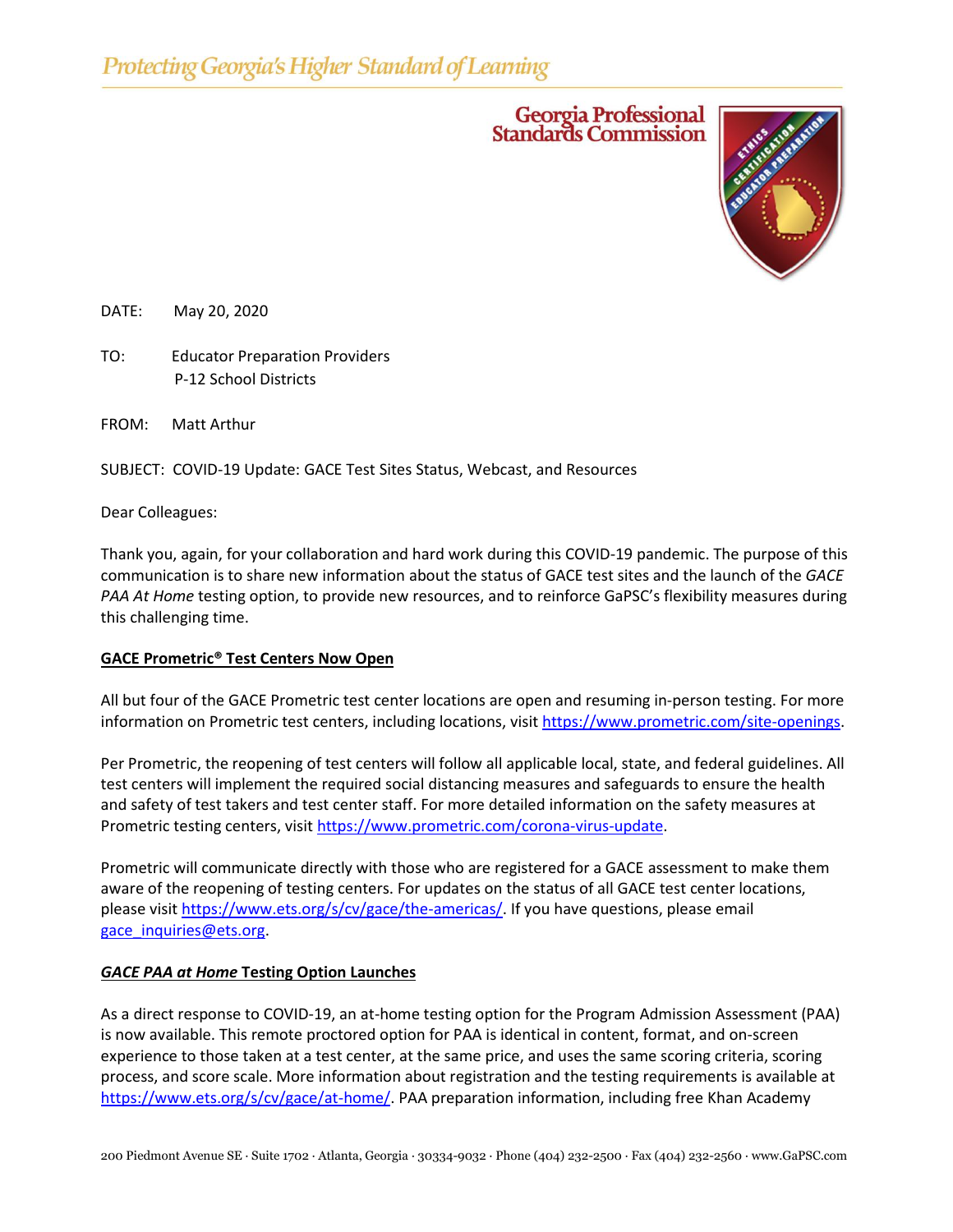instructional resources, is available at [https://gace.ets.org/prepare/materials/700.](https://gace.ets.org/prepare/materials/700) If you have questions, please email gace inquiries@ets.org.

## **COVID-19 Webcast**

GaPSC has recorded a COVID-19 webcast on "Twenty Things You Need to Know Now," which highlights GaPSC flexibility measures and reminders regarding certification, educator preparation, ethics, and assessment. The webcast is available at [https://vimeo.com/417594451.](https://vimeo.com/417594451)

## **COVID-19 Communication Reminders**

Throughout the COVID-19 challenge, GaPSC widely communicated the flexibility measures put in place to assist pre-service and in-service educators, educator preparation providers (EPPs), and employing school districts and schools. We greatly appreciate the ongoing and representative input of our partners and stakeholders.

As a reminder, below is a reference of the COVID-19 communications:

- COVID-19 Webcast Issued 5/19/20 <https://vimeo.com/417594451>
- Certification Flexibility Chart Updated 5/11/20 [https://www.gapsc.com/Certification/Downloads/Certification\\_Flexibility\\_due\\_to\\_COVID-](https://www.gapsc.com/Certification/Downloads/Certification_Flexibility_due_to_COVID-19_Table.pdf)19 Table.pdf
- Certification Guidance Issued 3/19/20 [https://www.gapsc.com/Certification/Downloads/COVID-19\\_Certification\\_Guidance.pdf](https://www.gapsc.com/Certification/Downloads/COVID-19_Certification_Guidance.pdf)
- Guidance for EPPs Updated 5/1/20 [https://www.gapsc.com/EducatorPreparation/Downloads/GaPSC\\_Guidance\\_for\\_EPPs\\_RE\\_COVID-](https://www.gapsc.com/EducatorPreparation/Downloads/GaPSC_Guidance_for_EPPs_RE_COVID-19_Disruptions.pdf)19 Disruptions.pdf
- $\bullet$  Guidance for EPPs' Conditionally Admitted Candidates Issued 5/1/20 [https://www.gapsc.com/EducatorPreparation/Downloads/Website\\_Version-](https://www.gapsc.com/EducatorPreparation/Downloads/Website_Version-GaPSC_Guidance_for_EPPs_Conditionally_Admitting_Candidates.pdf)[GaPSC\\_Guidance\\_for\\_EPPs\\_Conditionally\\_Admitting\\_Candidates.pdf](https://www.gapsc.com/EducatorPreparation/Downloads/Website_Version-GaPSC_Guidance_for_EPPs_Conditionally_Admitting_Candidates.pdf)
- Reporting System Guidance for EPPs COVID-19 Overrides Issued 5/1/20 [https://www.gapsc.com/EducatorPreparation/Downloads/NTRS\\_and\\_TPMS\\_Instructions-COVID-](https://www.gapsc.com/EducatorPreparation/Downloads/NTRS_and_TPMS_Instructions-COVID-19_Waiver.pdf)19 Waiver.pdf
- Program Admission: Conditional Admittance and PAA Assessment Updates Issued 4/16/20 [https://www.gapsc.com/EducatorPreparation/Assessment/documents/PAA\\_Memo.pdf](https://www.gapsc.com/EducatorPreparation/Assessment/documents/PAA_Memo.pdf)

Please continue to watch our website for COVID-19 updates, which are posted at <https://www.gapsc.com/COVID-19/Updates.aspx>